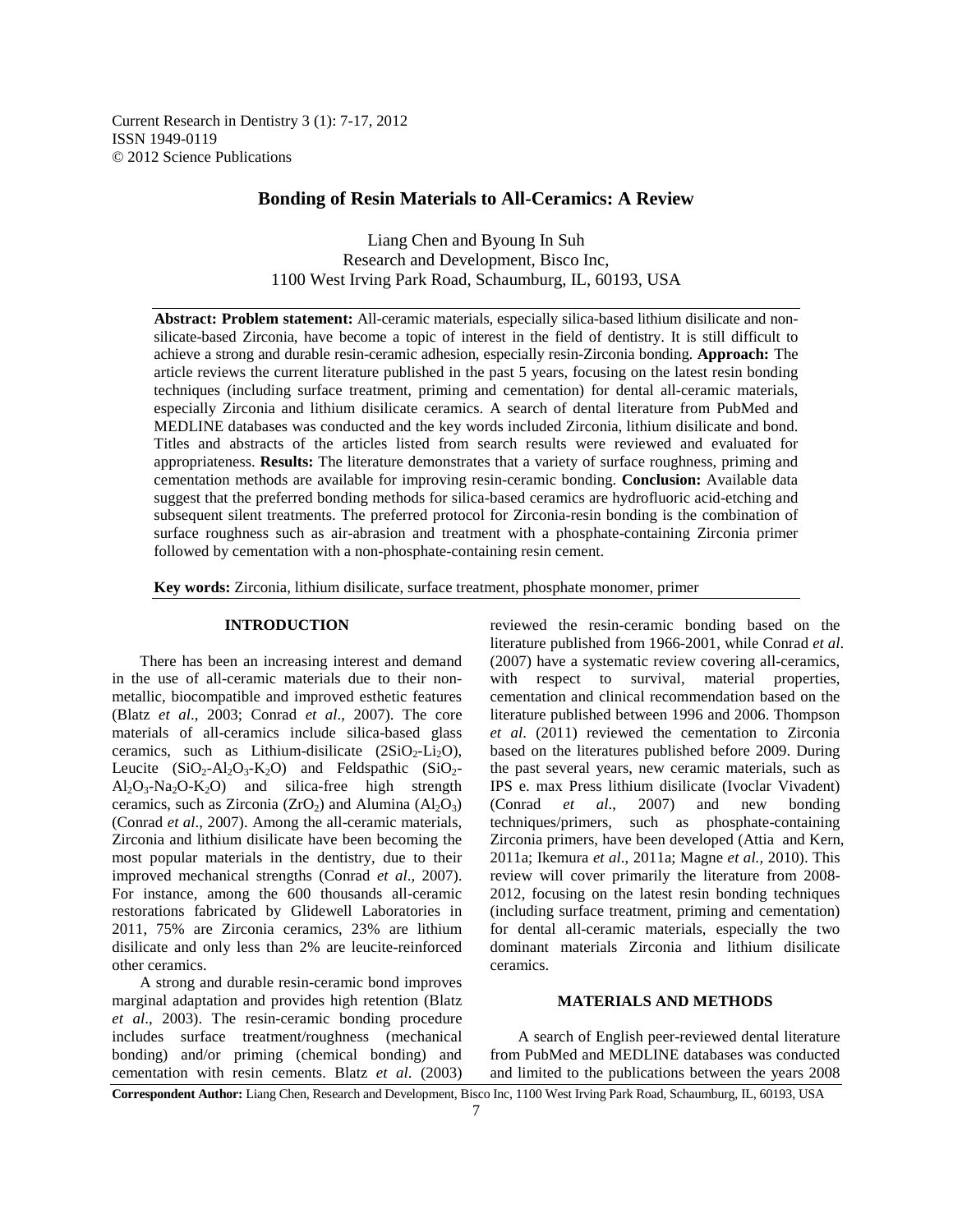and 2012. Key words included Zirconia, lithium disilicate and bond. Titles and abstracts of the articles listed from search results were reviewed and evaluated for appropriateness.

#### **RESULTS**

 A total of 300 articles was identified through the literature search and 186 articles were published between 2008 and 2012. The abstracts of articles were reviewed and evaluated and a total of 101 articles were relevant to re-sign-ceramic bonding. The literature demonstrates that a variety of surface roughness, priming and cementation methods are available for improving resin-ceramic bonding.

## **DISCUSSION**

**Lithium disilicate and Zirconia ceramics:** Lithium disilicate  $(2SiO<sub>2</sub>-Li<sub>2</sub>O)$ , such as IPS e. max (Ivoclar Vivadent) which is available as an ingot and block, can be processed using the lost-wax hot pressing techniques (ingot, IPS e. max press) or state-of-the-art computeraided design/computer-aided manufacturing (CAD/CAM) milling procedure (block, IPS e. max CAD) (Fasbinder *et al*., 2010). It can be used for anterior/posterior crowns, inlays/onlays, veneers, implants and fixed partial denture prosthesis frameworks The pre-crystallized blocks or ingots are milled to the desired form by CAD/CAM or pressing techniques and the final crystallization occurred at 850°C (CAD/CAM) or 920°C (Pressing) under vacuum (Fasbinder *et al*., 2010; Conrad *et al*., 2007). Lithium disilicate glass ceramics have improved physical properties compared to other glass ceramics. The IPS e. max glass ceramic has a flexural strength of 360-500 MPa, which is more than twice greater than that of other glass ceramic monolithic materials (Fasbinder *et al*., 2010).

Zirconia or Zirconium Oxide  $(ZrO<sub>2</sub>)$ , is a polymorphic white crystalline material that occurs in three crystallographic forms. It has a monoclinic crystal structure at room temperature, tetragonal between 1170 and the 2370°C and cubic structure above 2370°C (up to its melting point of 2680°C) (Denry and Kelly, 2008). The phase transformations from cubic to tetragonal and from tetragonal to monoclinic occur upon cooling and are accompanied by volume expansions (2.3% for cubic-to-tetragonal and 4.5% for tetragonal-tomonoclinic), which induce very large internal stresses. A small amount of lower valence oxide (e.g., Magnesium oxide, yttrium oxide, calcium oxide) is added to pure Zirconia to control the volume expansion

and stabilize Zirconia in its tetragonal phase at room temperature (Conrad *et al*., 2007). Examples of dental zirconia include yttria  $(Y_2O_3)$  stabilized tetragonal zirconia polycrystals (Y-TZP), which usually contain 3 mol% of yttria as a stabilizer (3Y-TZP), such as Lava (3M ESPE), Cercon (Dentsply) and DC Zircon (DSC Precident), zirconia-toughened alumina (e.g. In-Ceram Zirconia, Vita) and magnesia partially stabilized Zirconia (e.g. Denzir-M, Dentronic AB). Y-TZP can be manufactured through CAD/CAM techniques. First, an enlarged framework is designed and milled from presintered soft block. Then the soft zirconia is sintered between 1350 and 1550°C. The Zirconia framework has a linear shrinkage 20-25% during the sintering (Conrad *et al*., 2007). Y-TZP has excellent mechanical properties, such as high flexural strength (~1000 MPa), high fracture toughness  $(6-8 \text{ MPa m}^{1/2})$ , low friction coefficient (0.028-0.082) (Szpiro *et al*., 2008). Dental Zirconia ceramics can be used for crowns, cores, posts, implants, onlays, fixed partial denture prosthesis frameworks.

#### **Surface Treatments:**

**Silica-based ceramics:** A reliable and effective resinceramic bond depends on mechanical and chemical bonding (Blatz *et al*., 2003) which are created through mechanical interlocking from surface roughening and from the chemical reaction of resin materials (e.g. Primers) and ceramics, respectively. Mechanical bonding/interlocking is created through infiltration of adhesive into highly micro-retentive substrates. Common surface treatment methods for creating microretentive ceramic surfaces include grinding, airabrasion with alumina, acid etching and the combinations of any of these methods.

 For the glass ceramics which contain various amounts of glass/silica compositions, such as lithium disilicate, etching with 4-9.5% hydrofluoric acid has been proven a successful surface treatment method to provide surface roughness for mechanical interlocking/bonding (Blatz *et al*., 2003; Conrad *et al*., 2007). Among different surface treatments, such as phosphoric or HF acid etching and air-abrasion with alumina, etching with hydrofluoric acid was the most effective in enhancing the bond strength of resin material to lithium-disilicate ceramics (Nagai *et al*., 2005; Panah *et al*., 2008; Brum *et al*., 2011). Lithiumdisilicate IPS e. max CAD had the highest bond strength when it was the HF-etched after machined, compared to being machined only or machined/grit blasted (Pollington *et al*., 2010). It seemed that laser etching (Er: YAG laser; wavelength: 2940 nm) with an appropriate power setting (300 mJ) could also be used for surface treatment of lithium disilicate and could be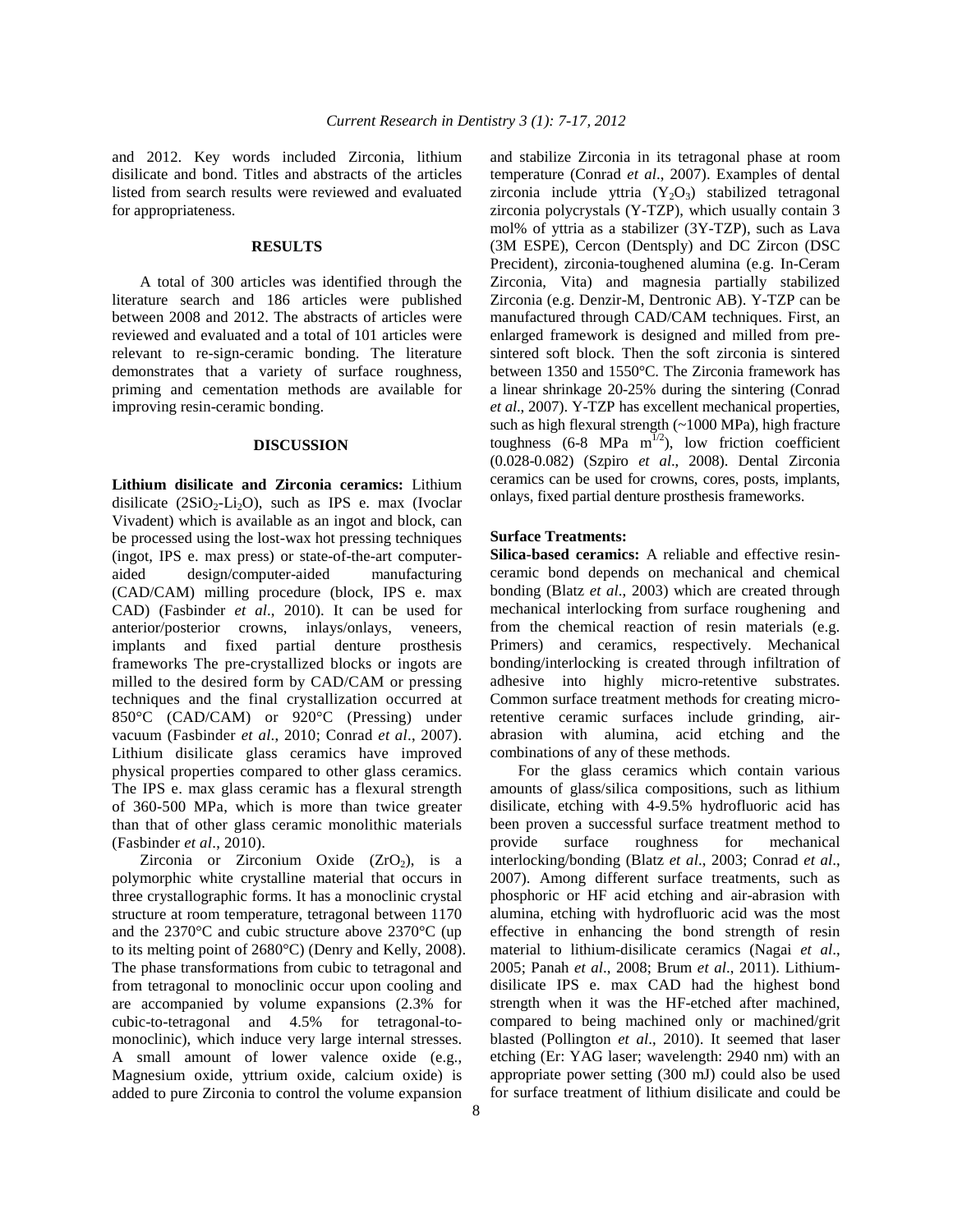as effective as hydrofluoric acid etching (Gokce *et al*., 2007).

 Contaminations, such as saliva, blood and hydrogen peroxide, influenced the bonding between dentin and lithium disilicate ceramics, while desensitize and disinfectant had no negative effects on the bond strengths (Zortuk *et al*., 2010). Among 4 different cleaning methods (etching with 37% phosphoric acid, etching 5% hydrofluoric acid, 96% isopropanol, air polishing device with sodium bicarbonate), re-etching with hydrofluoric acid is the most effective in removing lithium duplicates contamination with saliva and/or a silicone disclosing medium (Klosa *et al*., 2009). Hydrofluoric acid-etched silica-based ceramic has a highly retentive high-energy surface which is highly contaminable. The try-in pastes on etched ceramics (before silane treatment) are very difficult to remove. Studies on the efficacy of 'Try-in' paste removal showed all of etched lithium disilicates had remaining particles of try-in pastes, after cleaning by different methods, such as an ultrasonic bath in distilled water, air/water spray, etch with phosphoric acid plus an air / water spray, or etch with phosphoric acid before and after hydrofluoric acid application plus air/water spray (Prata *et al*., 2011).

**Non-silica-based ceramics (Zirconia):** Zirconia has a silica-free surface and HF-etching is not effective for changing Zirconia's morphology microstructure (Borges *et al*., 2003). Airborne particle abrasion with alumina or grinding creates surface roughening and significantly improved Zirconia-resin bond strength (Blatz *et al*., 2007). However, excess grinding or airabrasion might promote Zirconia degradation (Sato *et al*., 2008). In recent years, many other surface treatment techniques have been explored to enhance resin-Zirconia bonding. Plasma or gas-fluorination effectively improved the ceramic-Zirconia bond strength, probably because it increased hydroxylation on the surface to allow for covalent bonding between Zirconia surface and resin cement (Piascik *et al*., 2011a; 2011b; 2012). Acidic treated with Piranha solution also created hydroxylation at Zirconia surface, which strongly increased the bond strength between zircon and resin cements, such as Multilink (Ivoclar Vivadent). However, it didn't improve MDP-containing resin cement, Panavia F2.0 (Kuraray) (Lohbauer *et al*., 2008). The laser treatments, such as erbium: yttriumaluminum-garnet (Er: YAG) Er: YAG and neodymium:: yttrium-aluminum-garnet (Nd: YAG) laser, significantly increased the bond strength of Zirconia, while CO (2) laser treatment was less effective for improving Zirconia bonding (Akin *et al*., 2011; 2012;

Paranhos *et al*., 2011). However, it was reported that the laser treatment, such as Er: YAG laser, did not result in a durable resin/Zirconia bond. The microshear bond strength was dropped significantly after 6 months water storage (Foxton *et al*., 2011). Selective Infiltration Etching (SIE) method used principles of heat-induced maturation and grain boundary diffusion to transform nonretentive Zirconia surfaces into a highly retentive surface, resulting in improved Zirconia-resin bond strengths (Aboushelib *et al*., 2007; 2008; 2009; 2010; Casucci *et al*., 2011; Mirmohammadi *et al*., 2010a). Nano-alumina coating, a non-invasive method, has been developed for Zirconia surface treatment. Hydrolysis of alumina nitride powder on Zirconia surface created a nano-alumina coating (240 nm thick) and a highly retentive Zirconia surface, significantly improving resin-Zirconia bond strength (Jevnikar *et al*., 2010). However, surface roughness of Zirconia without a following application of phosphatebased primer, might not be able to provide durable Zirconia-resin bond strength (Aboushelib *et al*., 2009).

 Saliva contamination significantly affected resin bonds to Zirconia ceramic and its durability. After saliva contamination, X-ray Photoelectron Spectroscopy (XPS) revealed an organic coating on Zirconia. Cleaning with water rinsing, with isopropanol, or with phosphoric acid was not able to remove the contamination. Airborne-particle abrasion was the most effective cleaning method (Yang *et al*., 2008). On nanoalumina coated Zirconia surface, phosphoric acid cleaning was effective in removal of saliva contamination, but was not effective in the removal of the silicone disclosing agent (Zhang and Degrange, 2010). It was also reported that air abrasion at 0.05 MPa and ultrasonic cleaning were able to improve resin-Zirconia bond strength and its durability (Attia and Kern, 2011b).

#### **Primers:**

**Silica-based ceramics:** Silane coupling agents or silanes in dentistry are organic compounds that contain polymerizable groups, such as (meth)acrylates, in one end and silane alkoxy groups in the other. The (meth) acrylate functional groups can polymerize with an organic matrix of dental resin materials (e.g., dental resin cements, composites, adhesives). The silane alkoxy group can react with a hydroxylated surface, like silica-based porcelain and ceramic *via* a chemical covalent bond Si-O-Si (Thompson *et al*., 2011; Blatz *et al*., 2003). Silane treatment after HF-etching remains the most effective method for improving resin bonding with silica-based ceramics (Panah *et al*., 2008; Nagai *et al*., 2005). Studies showed that phosphate-based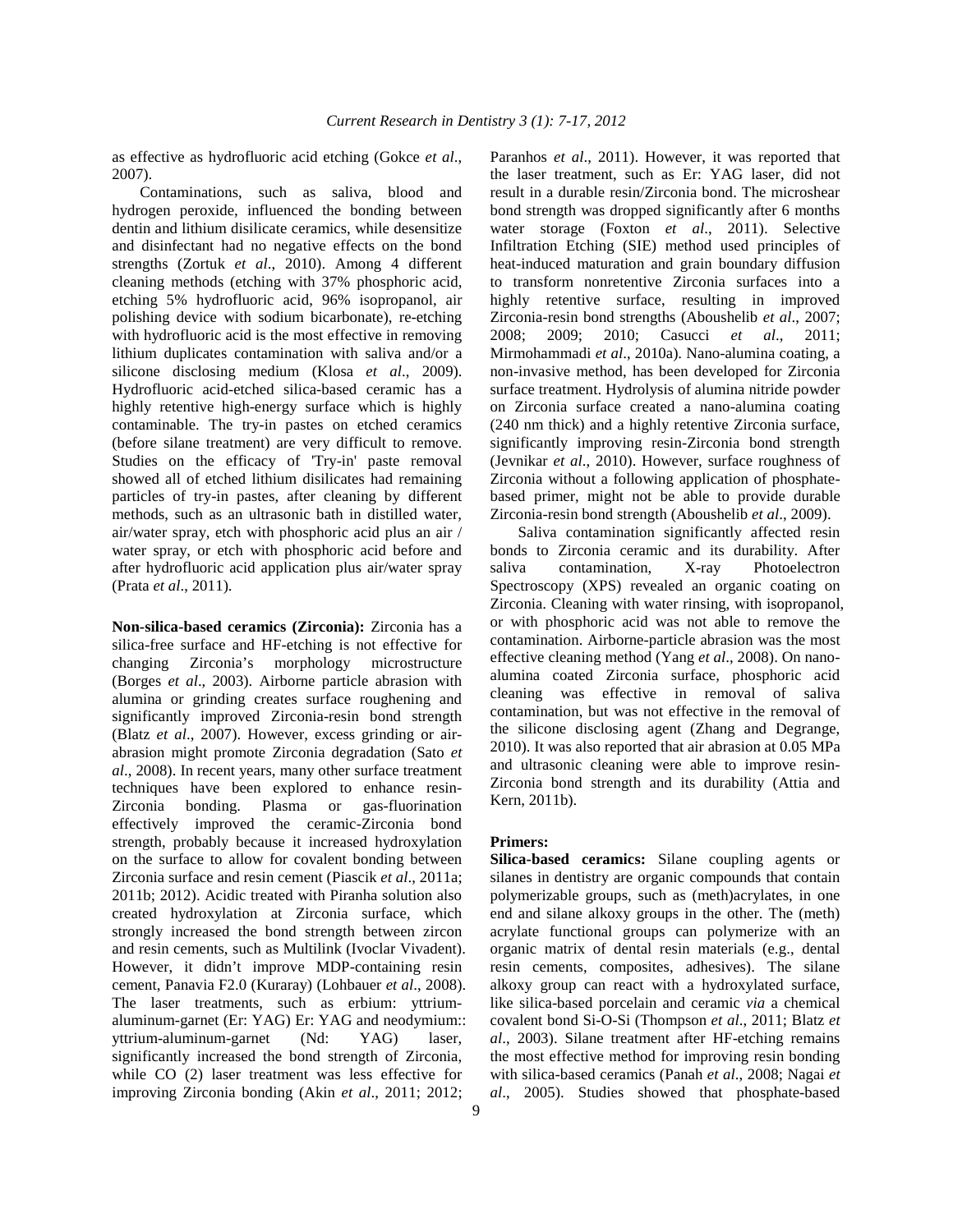primers (e.g., Metal/Zirconia Primer, Ivoclar Vivadent; Alloy Primer, Kuraray) which contained no silane were not effective to improve resin bond strength (bond strength was 0 on polished ceramic surface) on silicabased felds pathic ceramics. The primers containing only silane monomer was the most effective for improving resin bonding to silica-based ceramics (Queiroz *et al*., 2012). However, the primers which contained silane and other monomers (such as Clearfil Ceramic Primer which contained a silane and phosphate monomer), was not effective (bond strength was 0 on polished ceramics). It was probably because the extra resin monomer inhibited the condensation reaction between silanes and silica (Chen *et al*., 2011b).

**Non-silica-based Zirconia ceramics:** Silanes are commonly used for coupling with silica-based ceramics *via* the formation of chemical covalent bond (Si-O-Si), to achieve a chemical bonding between resin and ceramics. Zirconia ceramics have silica-free surface and possess relatively non-polar surface. It is more chemically stable than silica-based ceramics, so traditional silane chemistry is not usually effective for Zirconia (Thompson *et al*., 2011). In recent years, silica-coating techniques have been explored to convert silica-free into silica-rich zirconia surface, for utilizing the chemical bonding provided by silanation. Tribochemical silica coating (e.g., Rocatec or CoJet system, 3M ESPE) is a commonly used and commercial technique, which air-abrades Zirconia surface with alumina particles that have been coated with nano-silica, resulting the impregnation of nano-silica into the Zirconia surface. Studies showed tribochemical silicacoating followed by silanation significantly enhanced bond strengths between zirconia and resin materials (Xible *et al*., 2006; Ozcan *et al*., 2011; Passos *et al*., 2010), but it was not clear whether it was caused by silica-coating or the surface roughening effect of airabrasion. After silica-coating, different silence might have different effects on resin-Zirconia bond strengths. Silanation with the combination of functional (3 acryloxypropyl)trimethoxysilane with cross-linking bis[3-(trimethoxysilyl)propyl]amine or glycidoxypropyltrimethoxysilane seemed to have higher bond strengths than other silanes (Lung *et al*., 2012; Matinlinna and Lassila, 2011)

 Tribochemical silica-coating followed by a silane coupling agent application was originally designed for surface treatment of soft materials like metals. It is a clinically proved method to enhance the bonding of resin materials to dental metal materials (Matinlinna and Vallittu, 2007). However, Zirconia ceramics are densely sintered mechanically tough materials, which

might be difficult to be coated by silica. Research studies showed that the tribochemical silicacoating/silanation had the same or similar effects as regular air-abrasion with alumina particles on improving zirconia-resin bond strengths, indicating tribochemical silica-coating provided only air-abrasion effect for creating surface roughness (Akyil *et al*., 2010; Re *et al*., 2008; Tanaka *et al*., 2008; Smith *et al*., 2011). It was reported that tribochemical silica-coating didn't provide stable resin-Zirconia bond strength (Kern and Wegner, 1998). The reason was probably that silica was not strongly attached to Zirconia surface. The EDXS analysis and SEM studies showed that the coating silica on Zirconia surface could be cleaned away by ultrasonication in water or pressurized water spray (Nishigawa *et al*., 2008; Chen *et al*., 2011a), indicating that no stable chemical bond was formed between silica and zirconia. The silica was probably deposited on the Zirconia surface *via* weak physical force, such as vander-Waals forces, which might not be strong and stable enough in a clinical situation. Further investigation into this technique would be necessary before a clinical recommendation is given.

 Several other silica-coating techniques have been developed for Zirconia surface treatment in recent years. Pyrochemical modification modified Zirconia surface by utilizing flame treatment with tetraethoxy silane containing butane as fuel gas (Janda *et al*., 2003). In this process, six fragments were deposited onto the Zirconia surface via weak physical force (van-der-Waals forces), resulting in weak bonding. Another method used the glazing techniques by applying thin coatings of acid-etchable glasses/porcelain on zirconia, followed by HF-etching and silane treatment. This technique resulted in a significantly enhanced resin-Zirconia bond strengths (Everson *et al*., 2012; Valentino *et al*., 2012; Fushiki *et al*., 2011; Ntala *et al*., 2010). The internal coating technique (INT) (Kitayama *et al*., 2009; 2010a) followed by silanation also improved Zirconia-resin bond strengths. Other silicacoating methods include gas-phase chloro-silane pretreatment (Piascik *et al*., 2009) and sol-gel process silica-coating (Zhang *et al*., 2009). Further investigations into these techniques are required before clinical recommendations.

 In the past 5 years, bonding agents/primers (both commercial and experimental products) containing organo-phosphate monomers, such as 10- Methacryloxydecyl Dihydrogen Phosphate (MDP), have been developed for improving bond strengths of resin materials to silica-free Zirconia surface (Tanaka *et al*., 2008; Magne *et al*., 2010). Studies have shown the commercial phosphate-monomer-containing-zirconia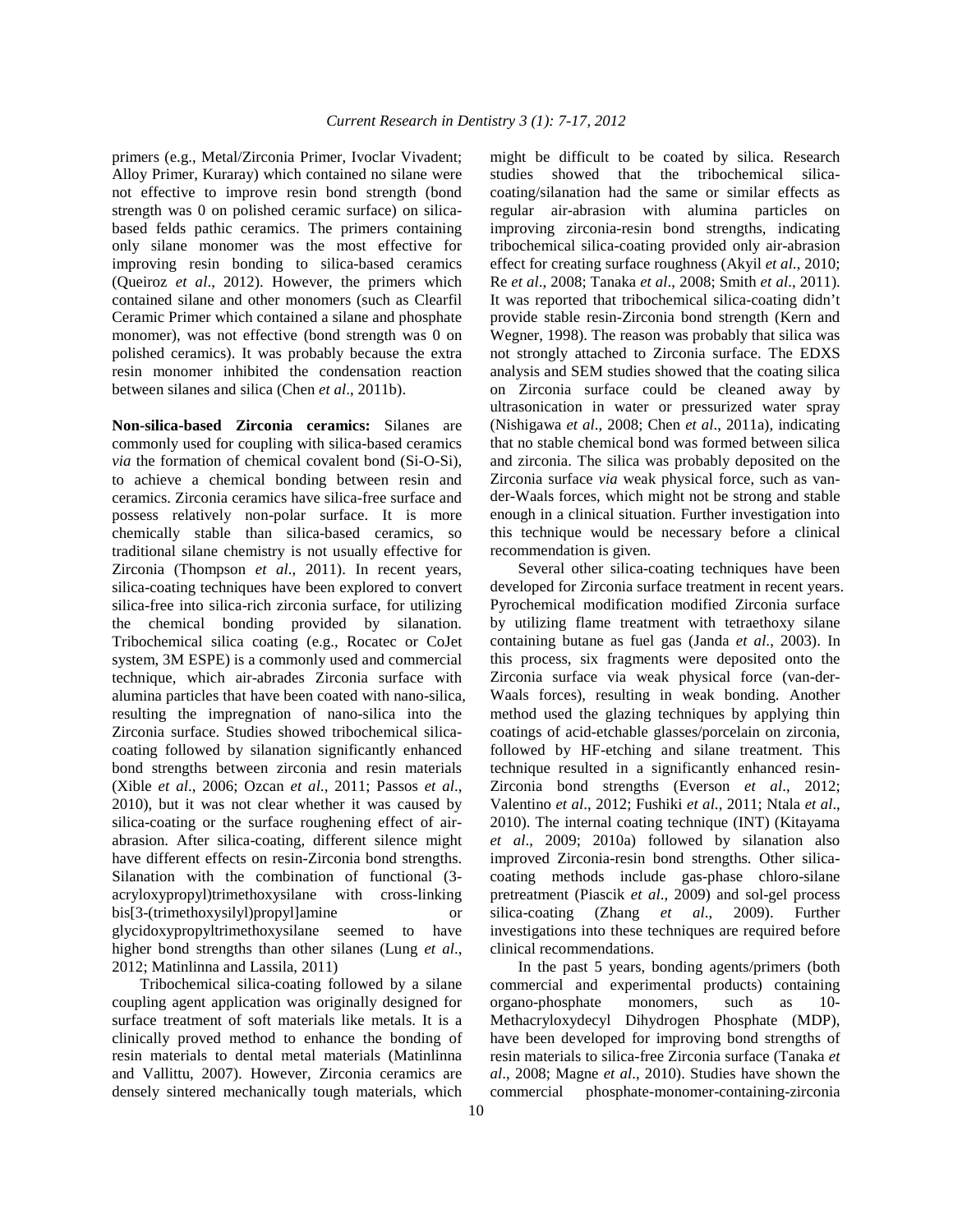primers, such as Metal/Zirconia Primer (Ivoclar Vivadent), Monobond Plus (Ivoclar Vivadent), Clerafil Ceramic Primer (Kuraray), Signum Zirconia Bond (Heraeus), AZ Primer (Shofu) and ZPrime Plus (Bisco) significantly improved the initial and long-term resin bond strengths to zirconia ceramics (Cura *et al*., 2011; Azimian *et al*., 2011; Koizumi *et al*., 2012; Attia and Kern, 2011a; Ural *et al*., 2010; Takeuchi *et al*., 2010; Kitayama *et al*., 2010b; Lehmann and Kern, 2009; Magne *et al*., 2010). The metal primes that contain phosphate monomers, such as Alloy Primer (Kuraray), Estenia Opaque Primer (Kuraray) were also effective for improving bond strengths between zirconia and resin cements (Souza *et al*., 2011; Yun *et al*., 2010; Nakayama *et al*., 2010; Lehmann and Kern, 2009). Some newly designed experimental bonding agents which contained phosphate monomers, such as 6 methacryloyloxyhexyl phosphonoacetate (6-MHPA), also showed strong adhesion to Zirconia ceramic materials (Ikemura *et al*., 2011a; 2011b; 2011c). It was reported that the surface treatment of a combination of air-abrasion and phosphate-monomer-containing primers improved the durability of Zirconia-resin bond strengths (Lindgren *et al*., 2008; Kern *et al*., 2009; Akgungor *et al*., 2008). Other studies showed the combination of an organophosphate monomer (e.g., MDP) with another functional monomer further improved Zirconia-resin bond strengths. For instance, ZPrime Plus which contains both organophosphate monomer and carboxylate monomer, had higher bond strength than other commercial Zirconia primers (Magne *et al*., 2010; Chen *et al*., 2011a; 2012; Piascik *et al*., 2012). The primers contain both MDP and a zirconate coupler, or contain both MDP and VBATDT (6-N-4-vinylbenzylpropylamino-1,3,5-triazine 2,4 dithione) showed higher bond strengths than MDP alone (Yoshida *et al*., 2006; Souza *et al*., 2010).

 The chemical structure of organo-phosphate monomer contains polymerizable functional groups and phosphoric acid (phosphate) groups. The polymerizable groups, such as (meth) acrylates, can copolymerize with the matrix of (meth) acrylate-based dental resin cements, composites and adhesives (e.g. BisGMAbased materials). The phosphoric acid groups have a strong adhesion to Zirconia ceramics. In recent years, the chemical bond formation (*via* Zr-O-P covalent bond) between phosphate monomers and Zirconia ceramics has been postulated (Yoshida *et al*., 2006). Studies with X-ray and NMR MAS  $^{31}P$  confirmed that a stable chemical bond (Zr-O-P) between organophosphate (Octyl phosphate) and Zirconia was formed (Carriere *et al*., 2004). Later, it was confirmed by secondary ion mass spectrometry (SIMS) that ZPrime Plus, an MDP-

containing zirconia primer, formed a chemical bond (Zr-O-P) with zirconia ceramics (Chen *et al*., 2012). ZPrime Plus showed stable resin-zirconia bond strength (bond strength value had no decrease after 2 year aging) probably due to the chemical covalent bond (Zr-O-P) formation between zirconia and the primer (Chen *et al*. 2012).

**Composite cements:** After surface roughness and/or chemically priming of dental ceramics, resin based composite cements are used for luting of ceramic restorations (Blatz *et al*., 2003). Resin composite cements contain inorganic fillers and resin monomers, such as BisGMA, UDMA and TEGDMA. They have similar compositions as conventional restorative composites, but usually with a less amount of fillers and higher flowability. Traditional resin composite cements contain no adhesion functional monomer (e.g. phosphate-monomers) and require a separate ceramic primer (i.e. silane primers for silica-based ceramics and phosphate-monomer-containing primers for Zirconia) to achieve a strong adhesion between resin cements and ceramics. The film thickness of a resin cement might significantly affect the short-term and long-term bond strengths. It was reported that greater resin cement film thickness (100  $\mu$ m vs. 50  $\mu$ m) resulted in lower bond strength of resin materials to lithium disilicate ceramics (Cekic-Nagas *et al*., 2010). Another study showed the Zirconia bond strengths were significantly reduced when the resin cement layer was thick (Egilmez *et al*., 2012). Contrary to the research result, Lee *et al*. (2011) found that differences in cement thickness (40 or 160 µm) did not influence the resin-Zirconia bond strength given the same cements and storage conditions.

 In recent years, phosphate-monomer containing self-adhesive resin cements have been developed and commercialized. Examples of self-adhesive cements include BisCem (Bisco), G-Cem (GC), Clearfil SA Cement (Kuraray), RelyX Unicem (3M ESPE) and MaxCem (Kerr). Phosphate-monomers were effective agents for improving Zirconia bonding, but not effective for improving resin bonding to silica-based ceramics. It was reported that traditional resin cements had a better bonding efficacy and more durable bond strength than self-adhesive resin cements to the lithium disilicate glass ceramics (Hooshmand *et al*., 2012; Luhrs *et al*., 2010; Kumbuloglu *et al*., 2005), probably because self-adhesive cements had weaker physical properties than conventional resin cements. Due to the phosphate monomers they contain, self-adhesive cements or phosphate-monomer-containing resin cements usually had mild bond strengths to Zirconia ceramics even without a separate primer treatment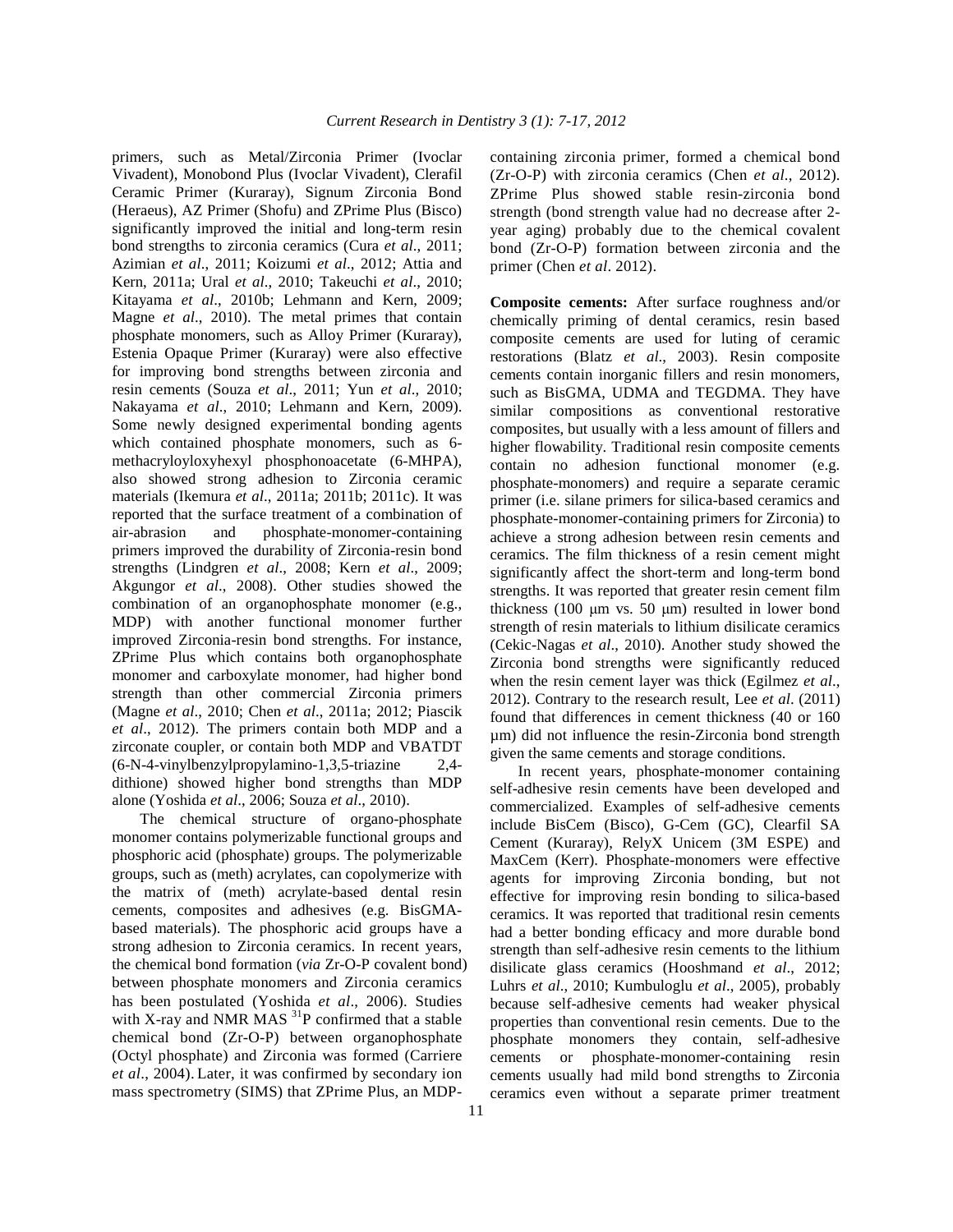(Yang *et al*., 2010; Luthy *et al*., 2006; Blatz *et al*., 2010; Osorio *et al*., 2012; Miragaya *et al*., 2011; Mirmohammadi *et al*., 2010b; Nakamura *et al*., 2010). However, the bond strengths of self-adhesive cements were usually weak, compared to traditional resin cements with Zirconia primers (Nothdurft *et al*., 2009; Zhang *et al*., 2010a). The bond strength of self-adhesive cements on Zirconia could be improved by application of phosphate-monomer-containing primers (Zhang *et al*., 2010b; Cavalcanti *et al*., 2009). Compared to traditional resin cements, self-adhesive resin cements usually have weaker physical properties, are more hydrophilic, have higher water sorption and tends to faster hydrolytic degradation. Research showed phosphate-monomer containing Panavia F2.0 (Kuraray) had no adhesion (0 MPa) on the Zirconia after 6,000 thermal cyclings (Ozcan *et al*., 2008). The bond strength of self-adhesive cement RelyX UniCem (3M ESPE) was significantly affected by thermocycling aging, while the bond strength of traditional resin cements did not significantly change after aging (D'Amario *et al*., 2010). Another problem of selfadhesive resin cements are that they usually had poor self-cure ability (10.8-24.9% degree of conversion in self-cure mode) (Vrochari *et al*., 2009). In the situation of opaque ceramics such as lithium disilicates or Zirconia ceramics, self-curing plays a critical role in clinical restorations. Vrochari *et al*. (2009) stated that "The low %DC found raises questions as to whether these materials can be successfully used in clinical applications".

 Resin modified glass ionomer cement, a restorative material based on the reaction of silicate glass powder and polyalkenoic acid, is occasionally used for Zirconia cementations. However, due to its weak physical properties and lack of phosphate-monomer, it had an even poorer bond strength than a self-adhesive cement to Zirconia (Peutzfeldt *et al*., 2011; Kim *et al*., 2011; Attia, 2011). The (resin-modified) glass ionomer cements, such as Fuji I and Ketac Cem yielded nearzero or zero bond strength values (lower than selfadhesive cement Panavia 2.0) on Zirconia after thermocycling. All debonded specimens showed adhesive failure (Kim *et al*., 2011). Another study also showed resin-reinforced glass-ionomer cement, such as RelyX Luting (3M ESPE) and Fuji Plus, could not offer a stable bond to air-abraded Zirconia ceramic after thermocycling (60-70% bond strength decrease after 20000 times of thermocycling) (Zhang *et al*., 2010a). It was reported that zinc phosphate cement had an even lower bond strength of Zirconia than resin modified glass ionomer cements (Uo *et al*., 2006).

#### **CONCLUSION**

 The resin bond to silica-based ceramics, like lithium disilicates, is well documented. Preferred bonding methods are hydrofluoric acid-etching and subsequent silane treatments. The preferred protocol for resin bond to Zirconia is the combination of surface roughness and treatment with a phosphate-containing Zirconia primer followed by cementation with hydrophobic non-phosphate-containing resin cement.

# **REFERENCES**

- Aboushelib, M.N., A.J. Feilzer and C.J. Kleverlaan, 2010. Bonding to Zirconia using a new surface treatment. J. Prosthodont., 19: 340-346. DOI: 10.1111/j.1532-849X.2010.00575.x
- Aboushelib, M.N., C.J. Kleverlaan and A.J. Feilzer, 2007. Selective infiltration-etching technique for a strong and durable bond of resin cements to Zirconia-based materials. J. Prosthet. Dent., 98: 379-388. DOI: 10.1016/S0022-3913(07)60123-1
- Aboushelib, M.N., H. Mirmohamadi, J.P. Matinlinna, E. Kukk and H.F. Ounsi *et al*., 2009. Innovations in bonding to Zirconia-based materials. Part II: Focusing on chemical interactions. Dent. Mater., 25:989-993. DOI: 10.1016/j.dental.2009.02.011
- Aboushelib, M.N., J.P. Matinlinna, Z. Salameh and H. Ounsi, 2008. Innovations in bonding to Zirconiabased materials: Part I. Dent. Mater., 24: 1268- 1272. DOI: 10.1016/j.dental.2008.02.010
- Akgungor, G., D. Sen and M. Aydin, 2008. Influence of different surface treatments on the short-term bond strength and durability between a Zirconia post and a composite resin core material. J. Prosthet. Dent., 99: 388-399. DOI: 10.1016/S0022-3913(08)60088-8
- Akin, H., F. Tugut, G.E. Akin, U. Guney and B. Mutaf, 2012. Effect of Er:YAG laser application on the shear bond strength and microleakage between resin cements and Y-TZP ceramics. Lasers Med. Sci., 27: 333-338. DOI: 10.1007/s10103-011-0883-4
- Akin, H., Z. Ozkurt, O. Kırmalı, E. Kazazoglu and A.K. Ozdemir, 2011. Shear bond strength of resin cement to Zirconia ceramic after aluminum oxide sandblasting and various laser treatments. Photomed. Laser Surg., 29: 797-802. DOI: 10.1089/pho.2011.3039
- Akyil, M.S., I.H. Uzun and F. Bayindir, 2010. Bond strength of resin cement to yttrium-stabilized tetragonal Zirconia ceramic treated with air abrasion, silica coating and laser irradiation. Photomed. Laser Surg., 28: 801-808. DOI: 10.1089/pho.2009.2697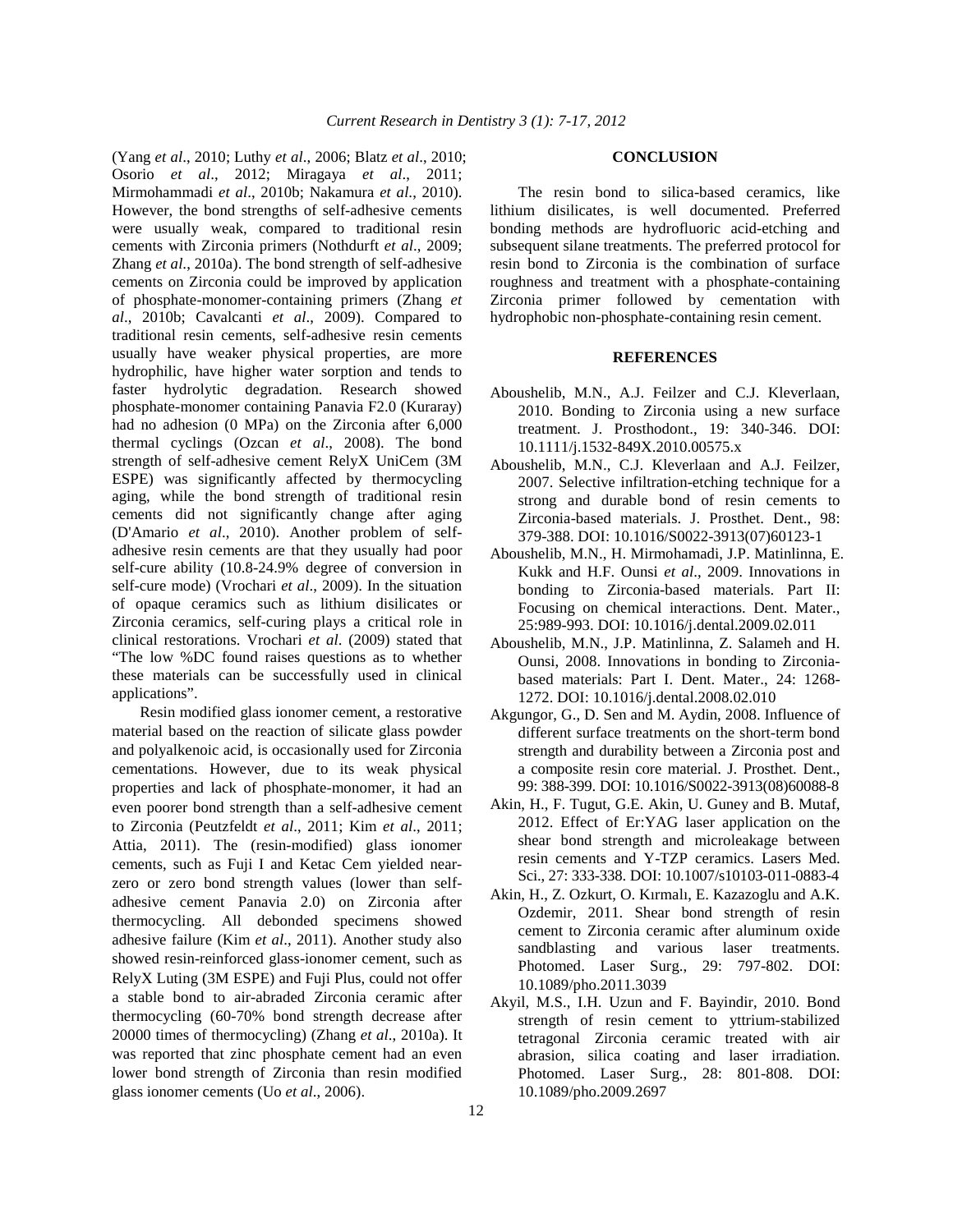- Attia, A. and M. Kern, 2011a. Long-term resin bonding to Zirconia ceramic with a new universal primer. J. Prosthet. Dent., 106: 319-327. DOI: 10.1016/S0022-3913(11)60137-6
- Attia, A. and M. Kern, 2011b. Effect of cleaning methods after reduced-pressure air abrasion on bonding to Zirconia ceramic. J. Adhes. Dent., 13: 561-567. DOI: 10.3290/j.jad.a19831
- Attia, A., 2011. Bond strength of three luting agents to zirconia ceramic-influence of surface treatment and thermocycling. J. Applied Oral Sci., 19: 388-395. PMID: 21710091
- Azimian, F., K. Klosa and M. Kern, 2011. Evaluation of a new universal primer for ceramics and alloys. J. Adhes Dent. DOI: 10.3290/j.jad.a22193 PMID: 22043473
- Blatz, M.B., A. Sadan and M. Kern, 2003. Resinceramic bonding: A review of the literature. J. Prosthet. Dent., 89: 268-274. DOI: 10.1067/mpr.2003.50
- Blatz, M.B., G. Chiche, S. Holst and A. Sadan, 2007. Influence of surface treatment and simulated aging on bond strengths of luting agents to zirconia. Quintessence Int., 38: 745-753. PMID: 17873981
- Blatz, M.B., J.H. Phark, F. Ozer, F.K. Mante and N. Saleh *et al*., 2010. In vitro comparative bond strength of contemporary self-adhesive resin cements to zirconium oxide ceramic with and without air-particle abrasion. Clin. Oral Investig., 14: 187-192. DOI: 10.1007/s00784-009-0278-0
- Borges, G.A., A.M. Sophr, M.F.D. Goes, L.C. Sobrinho and D.C.N. Chan, 2003. Effect of etching and airborne particle abrasion on the microstructure of different dental ceramics. J. Prosthet. Dent., 89: 479-488. DOI: 10.1016/S0022-3913(02)52704-9
- Brum, R., R. Mazur, J. Almeida, G. Borges and D. Caldas, 2011. The influence of surface standardization of lithium disilicate glass ceramic on bond strength to a dual resin cement. Oper. Dent., 36: 478-485. DOI: 10.2341/11-009-L
- Carriere, D., M. Moreau, P. Barboux and J.P. Boilot, 2004. Modification of the surface properties of porous nanometric Zirconia particles by covalent grafting. Langmuir, 20: 3449-3455. DOI: 10.1021/la036249m
- Casucci, A., F. Monticelli, C. Goracci, C. Mazzitelli and A. Cantoro *et al*., 2011. Effect of surface pretreatments on the Zirconia ceramic-resin cement microtensile bond strength. Dent. Mater., 27: 1024- 1030. PMID: 21798589
- Cavalcanti, A.N., R.M. Foxton, T.F. Watson, M.T. Oliveira and M. Giannini *et al*., 2009. Bond strength of resin cements to a Zirconia ceramic with different surface treatments. Oper. Dent., 34: 280-287. DOI: 10.2341/08-80
- Cekic-Nagas, I., S. Canay and E. Sahin, 2010. Bonding of resin core materials to lithium disilicate ceramics: the effect of resin cement film thickness. Int. J. Prosthodont., 23: 469-471. PMID: 20859565
- Chen, L., B. Suh, D. Brown and X. Chen, 2012. Bonding investigation of prime Zirconia ceramics for evidence of chemical bonding and improved bond strengths. Am. J. Dent., In Press.
- Chen, L., B.I. Suh, J. Kim and F.R. Tay, 2011a. Evaluation of silica-coating techniques for Zirconia bonding. Am. J. Dent., 24: 79-84. PMID: 21698986
- Chen, L., G. Alex, T. Brown, A. Suh, D. Brown and B. Suh, 2011b. Priming Efficacy of Three Types of Silane Primers. J. Dent. Res.
- Conrad, H.J., W.J. Seong and I.J. Pesun, 2007. Current ceramic materials and systems with clinical recommendations: A systematic review. J. Prosthet. Dent., 98: 389-404. DOI: 10.1016/S0022- 3913(07)60124-3
- Cura, C., M. Ozcan, G. Isik and A. Saracoglu, 2011. Comparison of alternative adhesive cementation concepts for Zirconia ceramic: Glaze layer vs Zirconia primer. J. Adhes. Dent., 14: 75-82. DOI: 10.3290/j.jad.a21493
- D'Amario, M., M. Campidoglio, A.L. Morresi, L. Luciani and E. Marchetti *et al*., 2010. Effect of thermocycling on the bond strength between dualcured resin cements and zirconium-oxide ceramics. J. Oral Sci., 52: 425-430. DOI: 10.2334/josnusd.52.425
- Denry, I. and J.R. Kelly, 2008. State of the art of Zirconia for dental applications. Dent. Mater., 24: 299-307. DOI: 10.1016/j.dental.2007.05.007
- Egilmez, F., G. Ergun, I. Cekic-Nagas, P.K. Vallittu and L.V. Lassila, 2012. Influence of cement thickness on the bond strength of tooth-colored posts to root dentin after thermal cycling. Acta. Odontol. Scand. In Press. DOI: 10.3109/00016357.2011.654257
- Everson, P., O. Addison, W.M. Palin and F.J.T. Burke, 2012. Improved bonding of Zirconia substructures to resin using a "glaze-on" technique. J. Dent., 40: 347-351. DOI: 10.1016/j.jdent.2011.12.011
- Fasbinder, D.J., J.B. Dennison, D. Heys and G Neiva, 2010. A clinical evaluation of chairside lithium disilicate CAD/CAM crowns: A two-year report. JADA, 141: 10S-14S.
- Foxton, R.M., A.N. Cavalcanti, M. Nakajima, P. Pilecki and M. Sherriff *et al*., 2011. Durability of resin cement bond to aluminium oxide and zirconia ceramics after air abrasion and laser treatment. J. Prosthodont., 20: 84-92. DOI: 10.1111/j.1532- 849X.2010.00678. x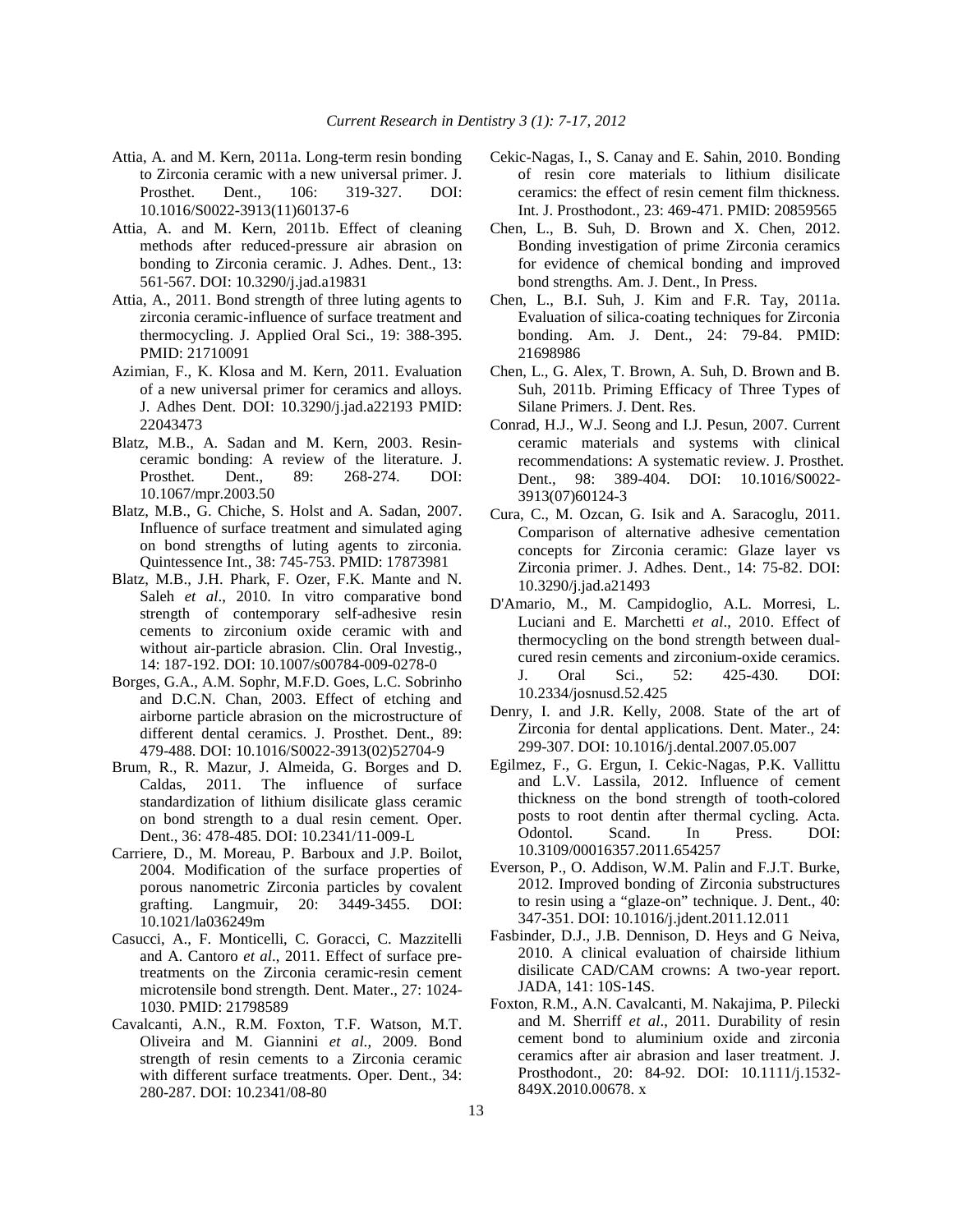- Fushiki, R., F. Komine, M.B. Blatz, M. Koizuka and K. Taguchi *et al*., 2011. Shear bond strength between an indirect composite layering material and feldspathic porcelain-coated Zirconia ceramics. Clin. Oral. Investing. In Press. DOI: 10.1007/s00784-011-0641-9
- Gokce, B., B. Ozpinar, M. Dundar, E. Comlekoglu and B.H. Sen *et al*., 2007. Bond strengths of allceramics: Acid vs laser etching. Oper. Dent., 32: 173-178. DOI: 10.2341/06-52
- Hooshmand, T., G. Rostami, M. Behroozibakhsh, M. Fatemi and A. Keshvad *et al*., 2012. Interfacial fracture toughness of different resin cements bonded to a lithium disilicate glass ceramic. J. Dent., 40: 139-145. DOI: 10.1016/j.jdent.2011.12.005
- Ikemura, K., H. Tanaka, T. Fujii, M. Deguchi and N. Negoro *et al*., 2011c. Design of a new, multipurpose, light-curing adhesive comprising a silane coupling agent, acidic adhesive monomers and dithiooctanoate monomers for bonding to varied metal and dental ceramic materials. Dent. Mater. J., 30: 493-500. DOI: 10.4012/dmj.2011-012
- Ikemura, K., H. Tanaka, T. Fujii, M. Deguchi and T. Endo *et al*., 2011a. Development of a new singlebottle multi-purpose primer for bonding to dental porcelain, alumina, Zirconia, and dental gold alloy. Dent. Mater. J., 30: 478-484. DOI: 10.4012/dmj.2010-182
- Ikemura, K., Y. Jogetsu, K. Shinno, T. Nakatsuka and T. Endo *et al*., 2011b. Effects of a newly designed HEMA-free, multi-purpose, single-bottle, selfetching adhesive on bonding to dental hard tissues, zirconia-based ceramics and gold alloy. Dent. Mater. J., 30: 616-625. PMID: 21946481
- Janda, R., J.F. Roulet, M. Wulf and H.J. Tiller, 2003. A new adhesive technology for all-ceramics. Dent. Mater. 19: 567-573. DOI: 10.1016/S0109- 5641(02)00106-9
- Jevnikar, P., K. Krnel, A. Kocjan, N. Funduk and T. Kosmac, 2010. The effect of nano-structured alumina coating on resin-bond strength to Zirconia ceramics. Dent. Mater. 26: 688-696. DOI: 10.1016/j.dental.2010.03.013
- Kern, M. and S.M. Wegner, 1998. Bonding to Zirconia ceramic: Adhesion methods and their durability. Dent. Mater., 14: 64-71. DOI: 10.1016/S0109- 5641(98)00011-6
- Kern, M., A. Barloi and B. Yang, 2009. Surface conditioning influences Zirconia ceramic bonding. J. Dent. Res., 88: 817-822. DOI: 10.1177/0022034509340881
- Kim, M.J., Y.K. Kim, K.H. Kim and T.Y. Kwon, 2011. Shear bond strengths of various luting cements to zirconia ceramic: Surface chemical aspects. J. Dent., 39: 795-803. DOI: 10.1016/j.jdent.2011.08.012
- Kitayama, S., T. Nikaido, R. Maruoka, L. Zhu and M. Ikeda *et al*., 2009. Effect of an internal coating technique on tensile bond strengths of resin cements to Zirconia ceramics. Dent. Mater. J., 28: 446-453. DOI: 10.4012/dmj.28.446
- Kitayama, S., T. Nikaido, M. Ikeda, S. Alireza and H. Miura *et al*., 2010a. Internal coating of zirconia restoration with silica-based ceramic improves bonding of resin cement to dental zirconia ceramic. Biomed. Mater. Eng., 20: 77-87. DOI: 10.3233/BME-2010-0617
- Kitayama, S., T. Nikaido, R. Takahashi, L. Zhu and M. Ikeda *et al*., 2010b. Effect of primer treatment on bonding of resin cements to Zirconia ceramic. Dent. Mater., 26: 426-432. DOI: 10.1016/j.dental.2009.11.159
- Klosa, K., S. Wolfart, F. Lehmann, H.J. Wenz and M. Kern, 2009. The effect of storage conditions, contamination modes and cleaning procedures on the resin bond strength to lithium disilicate ceramic. J. Adhes. Dent., 11: 127-135. DOI: 10.3290/j.jad.a15324
- Koizumi, H., D. Nakayama, F. Komine, M.B. Blatz and H. Matsumura, 2012. Bonding of resin-based luting cements to Zirconia with and without the use of ceramic priming agents. J. Adhes. Dent., In Press. DOI: 10.3290/j.jad.a22711
- Kumbuloglu, O., L.V.J. Lassila, A. User, S. Toksavul and P.K. Vallittu, 2005. Shear bond strength of composite resin cements to lithium disilicate ceramics. J. Oral Rehabil., 32: 128-133. DOI: 10.1111/j.1365-2842.2004.01400.x
- Lee, T.H., J.S. Ahn, J.S. Shim, C.H. Han and S.J. Kim, 2011. Influence of cement thickness on resin-zirconia microtensile bond strength. J. Adv. Prosthodont., 3: 119-125. DOI: 10.4047/jap.2011.3.3.119
- Lehmann, F. and M. Kern, 2009. Durability of resin bonding to Zirconia ceramic using different primers. J. Adhes. Dent., 11: 479-483. PMID: 20011768
- Lindgren, J., J. Smeds and G. Sjogren, 2008. The effect of surface treatments and aging in water on bond strength to Zirconia. Oper. Dent., 33: 675-681. DOI: 10.2341/08-12
- Lohbauer, U., M. Zipperle, K. Rischka, A. Petschelt and F.A. Muller, 2008. Hydroxylation of dental Zirconia surfaces: Characterization and bonding potential. J. Biomed. Mater. Res. Part B: Applied Biomater., 87B: 461-467. DOI: 10.1002/jbm.b.31126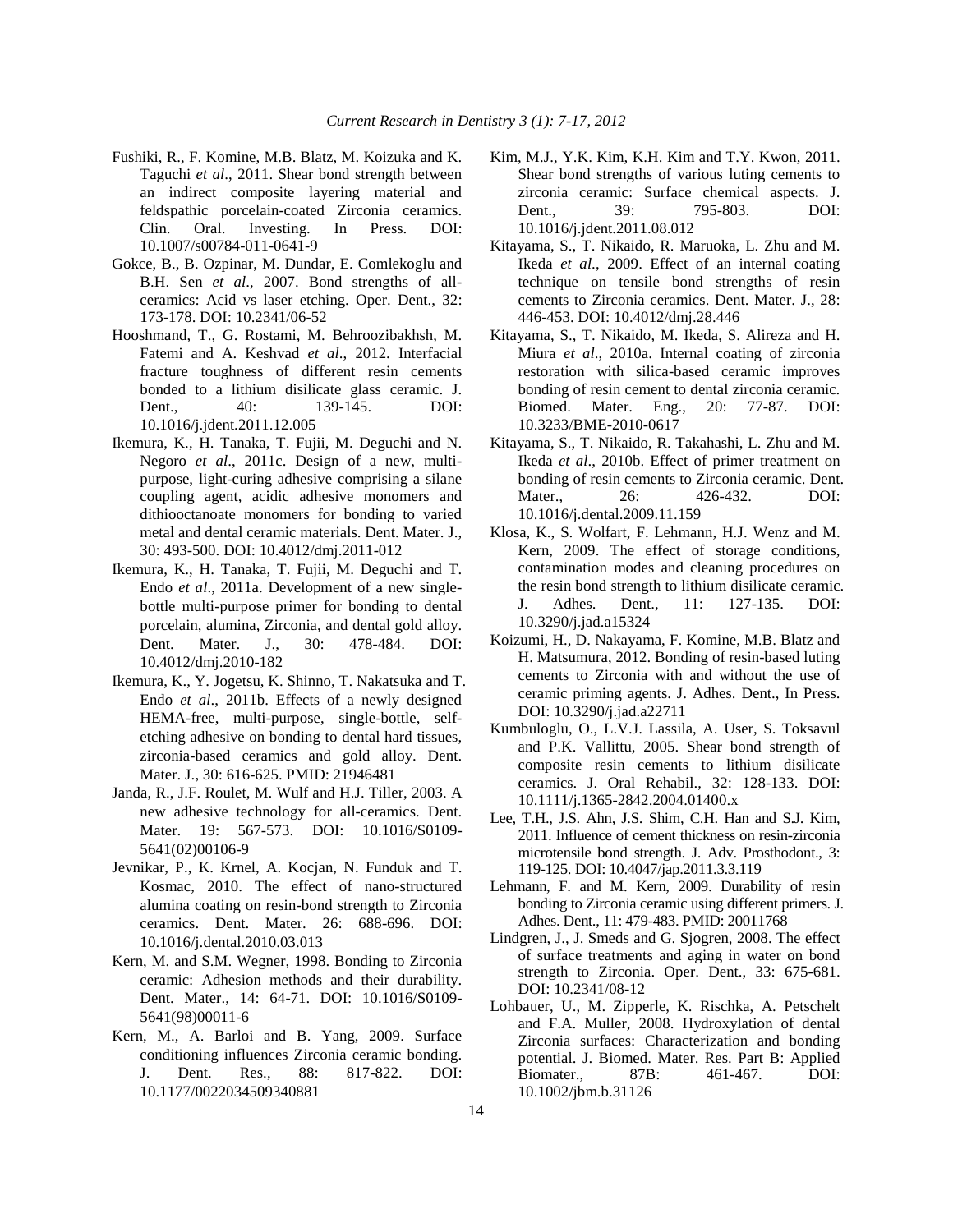- Luhrs, A.K., S. Guhr, H. Gunay and W. Geurtsen, 2010. Shear bond strength of self-adhesive resins compared to resin cements with etch and rinse adhesives to enamel and dentin *in vitro*. Clin. Oral Investig., 14: 193-199. DOI: 10.1007/s00784-009- 0279-z
- Lung, C.Y.K., E. Kukk and J.P. Matinlinna, 2012. Shear bond strength between resin and zirconia with two different silane blends. Acta. Odontol. Scand., In Press. DOI: 10.3109/00016357.2011.630014
- Luthy, H., O. Loeffel and C.H.F. Hammerle, 2006. Effect of thermocycling on bond strength of luting cements to Zirconia ceramic. Dent. Mater., 22: 195-200. DOI: 10.1016/j.dental.2005.04.016
- Magne, P., M.P.G. Paranhos and L.H. Burnett, 2010. New Zirconia primer improves bond strength of resin-based cements. Dent. Mater., 26: 345-352. DOI: 10.1016/j.dental.2009.12.005
- Matinlinna, J.P. and L.V. Lassila, 2011. Enhanced resin-composite bonding to Zirconia framework after pretreatment with selected silane monomers. Dent. Mater., 27: 273-280. DOI: 10.1016/j.dental.2010.11.002
- Matinlinna, J.P. and P.K. Vallittu, 2007. Silane based concepts on bonding resin composite to metals. J. Contemp. Dent. Pract., 8: 1-8. PMID: 17277821
- Miragaya, L., L.C. Maia, C.E. Sabrosa, M.F.D. Goes and E.M.D. Silva, 2011. Evaluation of selfadhesive resin cement bond strength to yttriastabilized Zirconia ceramic (Y-TZP) using four surface treatments. J. Adhes. Dent., 13: 473-480. DOI: 10.3290/j.jad.a19820
- Mirmohammadi, H., M.N. Aboushelib, Z. Salameh, C.J. Kleverlaan and A.J. Feilzer, 2010a. Influence of enzymatic and chemical degradation on zirconia resin bond strength after different surface treatments. Am. J. Dent., 23: 327-330. PMID: 21344831
- Mirmohammadi, H., M.N. Aboushelib, Z. Salameh, A.J. Feilzer and C.J. Kleverlaan, 2010b. Innovations in bonding to Zirconia based ceramics: Part III. Phosphate monomer resin cements. Dent. Mater., 26: 786-792. DOI: 10.1016/j.dental.2010.04.003
- Nagai, T., Y. Kawamoto, Y. Kakehashi and H. Matsumura, 2005. Adhesive bonding of a lithium disilicate ceramic material with resin-based luting agents. J. Oral. Rehabil., 32: 598-605. DOI: 10.1111/j.1365-2842.2005.01464.x
- Nakamura, T., K. Wakabayashi, S. Kinuta, H. Nishida and M. Miyamae *et al*., 2010. Mechanical properties of new self-adhesive resin-based cement. J. Prosthodont. Res., 54: 59-64. DOI: 10.1016/j.jpor.2009.09.004
- Nakayama, D., H. Koizumi, F. Komine, M.B. Blatz and N. Tanoue *et al*., 2010. Adhesive bonding of Zirconia with single-liquid acidic primers and a trin-butylborane initiated acrylic resin. J. Adhes. Dent., 12: 305-310. DOI: 10.3290/j.jad.a17549
- Nishigawa, G., Y. Maruo, M. Irie, M. Oka and K. Yoshihara *et al*., 2008. Ultrasonic cleaning of silica-coated zirconia influences bond strength between zirconia and resin luting material. Dent. Mater. J., 27: 842-848. PMID: 19241694
- Nothdurft, F.P., P.J. Motter and P.R. Pospiech, 2009. Effect of surface treatment on the initial bond strength of different luting cements to zirconium oxide ceramic. Clin. Oral Investig., 13: 229-235. DOI: 10.1007/s00784-008-0222-8
- Ntala, P., X. Chen, J. Niggli and M. Cattell, 2010. Development and testing of multi-phase glazes for adhesive bonding to Zirconia substrates. J. Dent., 38: 773-781. DOI: 10.1016/j.jdent.2010.06.008
- Osorio, R., R.C.D. Oyague, F. Monticelli, E. Osorio and M. Toledano, 2012. Resistance to bond degradation between dual-cure resin cements and pre-treated sintered CAD-CAM dental ceramics. Med. Oral Patol. Oral Cir. Bucal. In Press. DOI: 10.4317/medoral.17828
- Ozcan, M., C. Cura and L.F. Valandro, 2011. Early bond strength of two resin cements to Y-TZP ceramic using MPS or MPS/4-META silanes. Odontology, 99: 62-67. DOI: 10.1007/s10266-010- 0144-1
- Ozcan, M., S. Kerkdijk and L.F. Valandro, 2008. Comparison of resin cement adhesion to Y-TZP ceramic following manufacturers' instructions of the cements only. Clin. Oral Investig., 12: 279-282. DOI: 10.1007/s00784-007-0151-y
- Panah, F.G., S.M. Rezai and L. Ahmadian, 2008. The influence of ceramic surface treatments on the micro-shear bond strength of composite resin to IPS Empress 2. J. Prosthodont., 17: 409-414. DOI: 10.1111/j.1532-849X.2007.00296.x
- Paranhos, M.P., L.H. Burnett Jr. and P. Magne, 2011. Effect of Nd: YAG laser and CO2 laser treatment on the resin bond strength to Zirconia ceramic. Quintessence Int., 42: 79-89. PMID: 21206937
- Passos, S.P., L.G. May, D.C. Barca, M. Ozcan and M.A. Bottino *et al*., 2010. Adhesive quality of selfadhesive and conventional adhesive resin cement to Y-TZP ceramic before and after aging conditions. Oper. Dent., 35: 689-696. PMID: 21180009
- Peutzfeldt, A., A. Sahafi and S. Flury, 2011. Bonding of restorative materials to dentin with various luting agents. Oper. Dent., 36: 266-273. DOI: 10.2341/10-236-L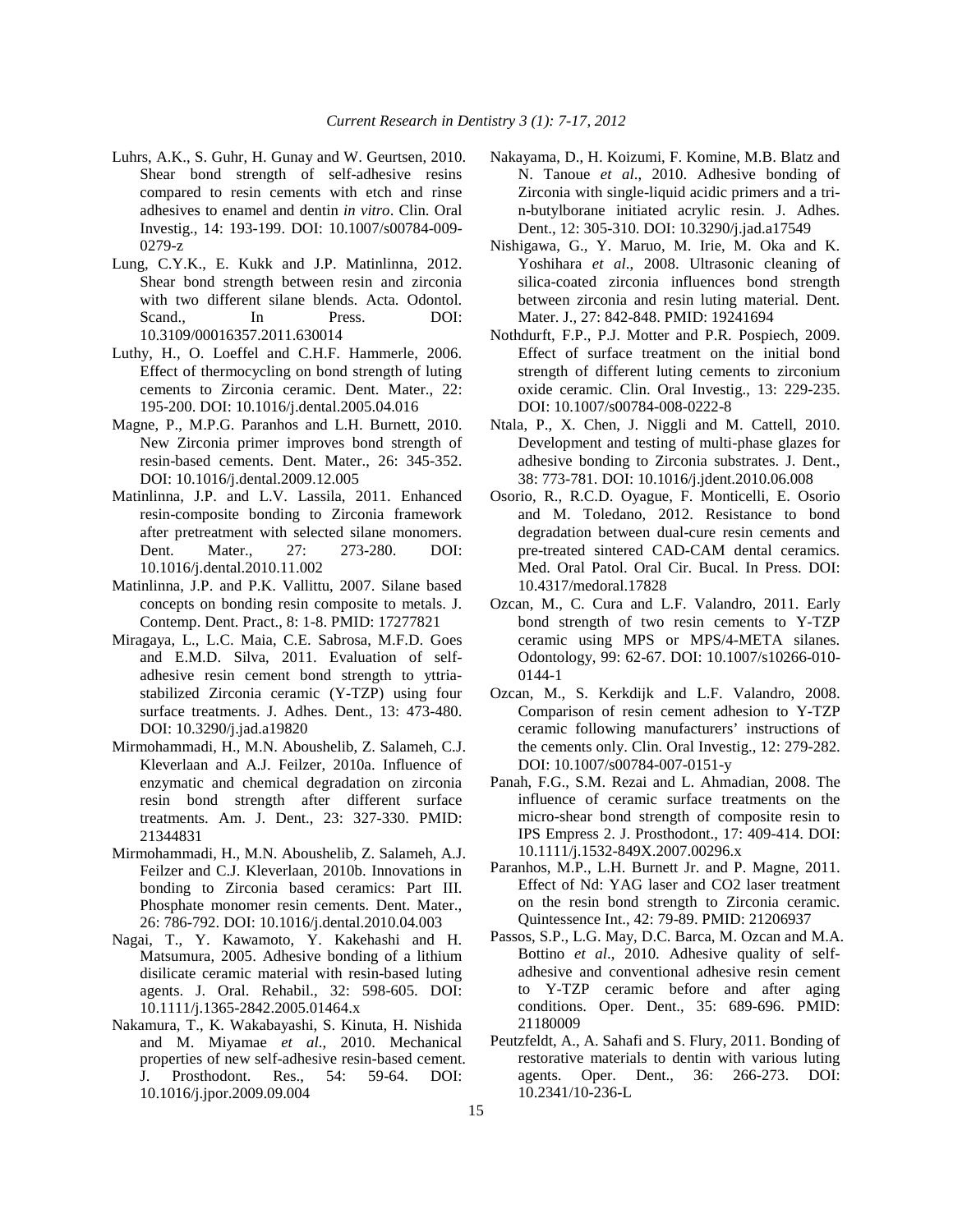- Piascik, J.R., S.D. Wolter and B.R. Stoner, 2011a. Enhanced bonding between YSZ surfaces using a gas-phase fluorination pretreatment. J. Biomed. Mater. Res. B Applied Biomater., 98: 114-119. DOI: 10.1002/jbm.b.31840
- Piascik J.R., S.D. Wolter and B.R. Stoner, 2011b. Development of a novel surface modification for improved bonding to Zirconia. Dent. Mater., 27: e99-e105. DOI: 10.1016/j.dental.2011.01.005
- Piascik, J.R., E.J. Swift, J.Y. Thompson, S. Grego and B.R. Stoner, 2009. Surface modification for enhanced silanation of Zirconia ceramics. Dent. Mater. 25: 1116-1121. DOI: 10.1016/j.dental.2009.03.008
- Piascik, J.R., E.J. Swift, K. Braswell and B.R. Stoner, 2012. Surface fluorination of Zirconia: Adhesive bond strength comparison to commercial primers. Dent. Mater. 28: 604-608. DOI: 10.1016/j.dental.2012.01.008
- Pollington, S., A. Fabianelli and R.V. Noort, 2010. Microtensile bond strength of a resin cement to a novel fluorcanasite glass-ceramic following different surface treatments. Dent. Mater., 26: 864- 872. DOI: 10.1016/j.dental.2010.04.011
- Prata, R.A., V.P.D. Oliveira, F.C.H.D. Menezes, G.A. Borges and O.S.D. Andrade *et al*., 2011. Effect of 'Try-in' paste removal method on bond strength to lithium disilicate ceramic. J. Dent., 39: 863-870. DOI: 10.1016/j.jdent.2011.09.011
- Queiroz, J.R., R.O. Souza, L.N. Junior Jr., M. Ozcan and M.A. Bottino, 2012. Influence of acid-etching and ceramic primers on the repair of a glass ceramic. Gen. Dent., 60: e79-e85. PMID: 22414522
- Re, D., D. Augusti, I. Sailer, D. Spreafico and A. Cerutti, 2008. The effect of surface treatment on the adhesion of resin cements to Y-TZP. Eur. J. Esthet. Dent., 3: 186-196. PMID: 19655531
- Sato, H., K. Yamada, G. Pezzotti, M. Nawa and S. Ban, 2008. Mechanical properties of dental Zirconia ceramics changed with sandblasting and heat treatment. Dent. Mater. J., 27: 408-414. DOI: 10.4012/dmj.27.408
- Smith, R.L., C. Villanueva, J.K. Rothrock, C.E. Garcia-Godoy and B.R. Stoner *et al*., 2011. Long-term microtensile bond strength of surface modified Zirconia. Dent. Mater., 27: 779-785. DOI: 10.1016/j.dental.2011.03.018
- Souza, G.M.D.D., N.R.F.A. Silva, L.A.M.S. Paulillo, M.F.D. Goes and E.D. Rekow *et al*., 2010. Bond strength to high-crystalline content Zirconia after different surface treatments. J. Biomed. Mater. Res. B Applied Biomater., 93B: 318-323. DOI: 10.1002/jbm.b.31549
- Souza, G.M.D.D., V.P. Thompson and R.R. Braga, 2011. Effect of metal primers on microtensile bond strength between zirconia and resin cements. J. Prosthet. Dent., 105: 296-303. DOI: 10.1016/S0022-3913(11)60055-3
- Szpiro, L., J.B. Park and N.M. Kumar, 2008. Bioceramics: Properties, Characterizations and Applications. 1st Edn., Springer, Berlin, ISBN: 0387095446, pp: 359.
- Takeuchi, K., A. Fujishima, A. Manabe, S. Kuriyama and Y. Hotta *et al*., 2010. Combination treatment of tribochemical treatment and phosphoric acid ester monomer of Zirconia ceramics enhances the bonding durability of resin-based luting cements. Dent. Mater. J., 29: 316-323. PMID: 20484831
- Tanaka, R., A. Fujishima, Y. Shibata, A. Manabe and Y. Miyazaki, 2008. Cooperation of phosphate monomer and silica modification on Zirconia. J. Dent. Res., 87: 666-670. DOI: 10.1177/154405910808700705
- Thompson, J.Y., B.R. Stoner, J.R. Piascik and R. Smith, 2011. Adhesion/cementation to Zirconia and other non-silicate ceramics: Where are we now? Dent. Mater.. 27: 71-82. DOI: 10.1016/j.dental.2010.10.022
- Uo, M., G. Sjogren, A. Sundh, M. Goto and F. Watar *et al*., 2006. Effect of surface condition of dental Zirconia ceramic (Denzir) on bonding. Dent. Mater. J., 25: 626-631. DOI: 10.4012/dmj.25.626
- Ural, C., T. Kulunk, S. Kulunk, M. Kurt and S. Baba, 2010. Determination of resin bond strength to Zirconia ceramic surface using different primers. Acta. Odontol. Scand., 69: 48-53. PMID: 20873994
- Valentino, T.A., G.A. Borges, L.H. Borges, J.A. Platt and L. Correr-Sobrinho, 2012. Influence of glazed Zirconia on dual-cure luting agent bond strength. Oper. Dent., 37: 181-187. DOI: 10.2341/10-220-L
- Vrochari, A.D., G. Eliades, E. Hellwig and K.T. Wrbas, 2009. Curing efficiency of four self-etching, selfadhesive resin cements. Dent. Mater., 25: 1104- 1108. DOI: 10.1016/j.dental.2009.02.015
- Xible, A.A., R.R.D.J. Tavarez, C.D.R.P.D. Araujo and W.C. Bonachela, 2006. Effect of silica coating and silanization on flexural and composite-resin bond strengths of Zirconia posts: An in vitro study. J. Prosthet. Dent., 95: 224-229. DOI: 10.1016/j.prosdent.2005.12.010
- Yang, B., A. Barloi and M. Kern, 2010. Influence of air-abrasion on Zirconia ceramic bonding using an adhesive composite resin. Dent. Mater., 26: 44-50. DOI: 10.1016/j.dental.2009.08.008